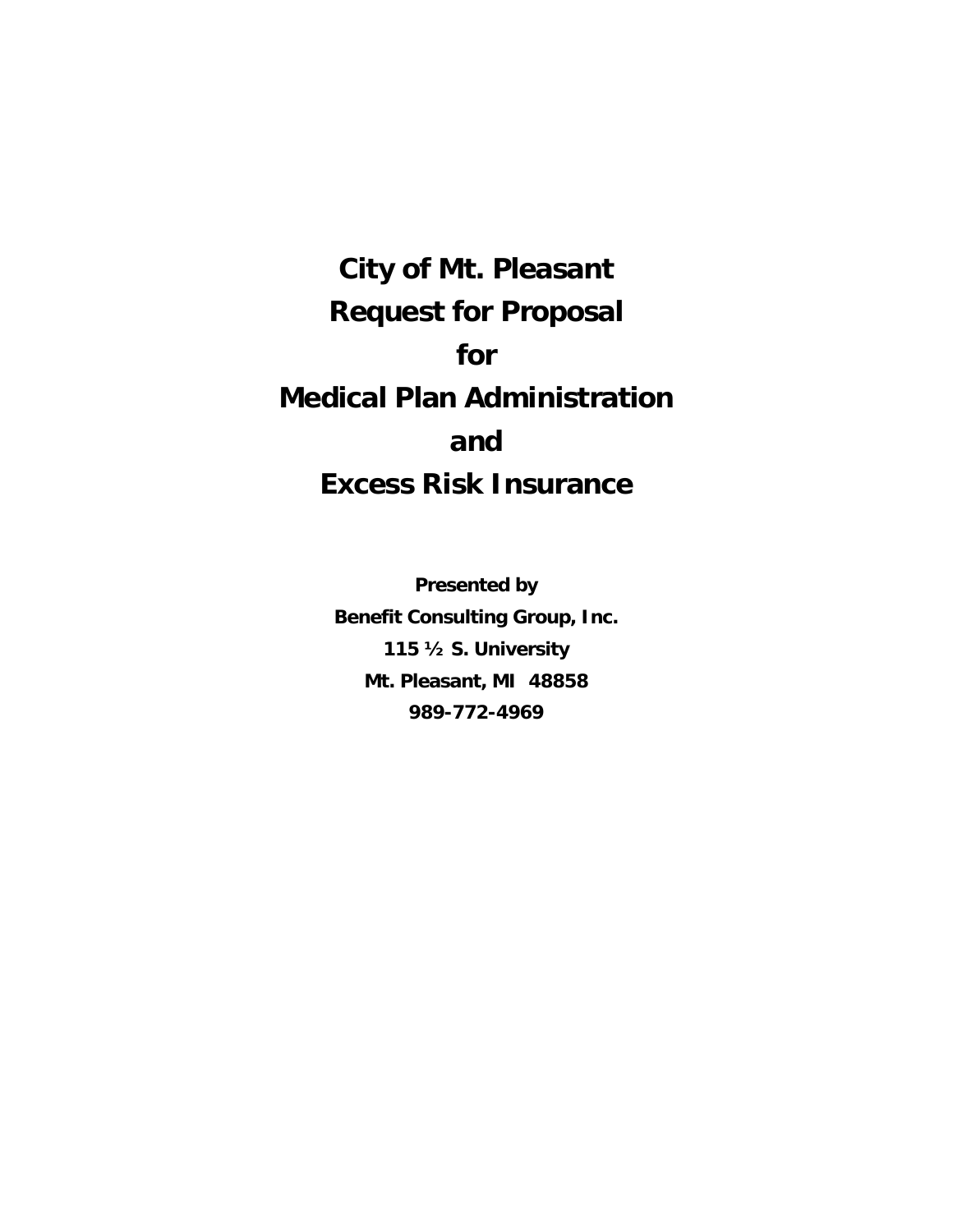## **Section I General Information**

## **About this Document**

The City of Mt. Pleasant has engaged Benefit Consulting Group, Inc., to assist them in the selection of a third party administrator. The program will be self-insured with an effective date of January 1, 2015.

## **Objectives**

The City of Mt. Pleasant provides benefits to approximately 175 employees and retirees with a total of 411 participants.

We wish to obtain the most competitive administrative and stop loss premium rates.

The City of Mt. Pleasant seeks to partner with an organization dedicated to providing excellent service to employees and the human resources team. Accurate, consistent, timely, and comprehensive management reporting is a critically important aspect of this service commitment, as are hands-on, day-to-day client services support and excellent employee communication tools.

Specifically, The City of Mt. Pleasant seeks a long-term partnership with an organization that:

- Is committed to educating employees and dependents to become better medical consumers;
- Demonstrates best practices in communication design and delivery;
- Has a proven track record of high quality, accurate, and effective medical management services;
- Monitors and measures quality of care;
- Encourages the use of preventive care;
- Is committed to providing employees, retirees, and their families with timely, courteous, knowledgeable, and solution-oriented customer service;
- Demonstrates its commitment to excellent service through investment in employee training and the development of creative service tools;
- Controls medical cost increases; and
- Has the financial strength and contractual arrangements to support a long-term commitment to deliver health care services.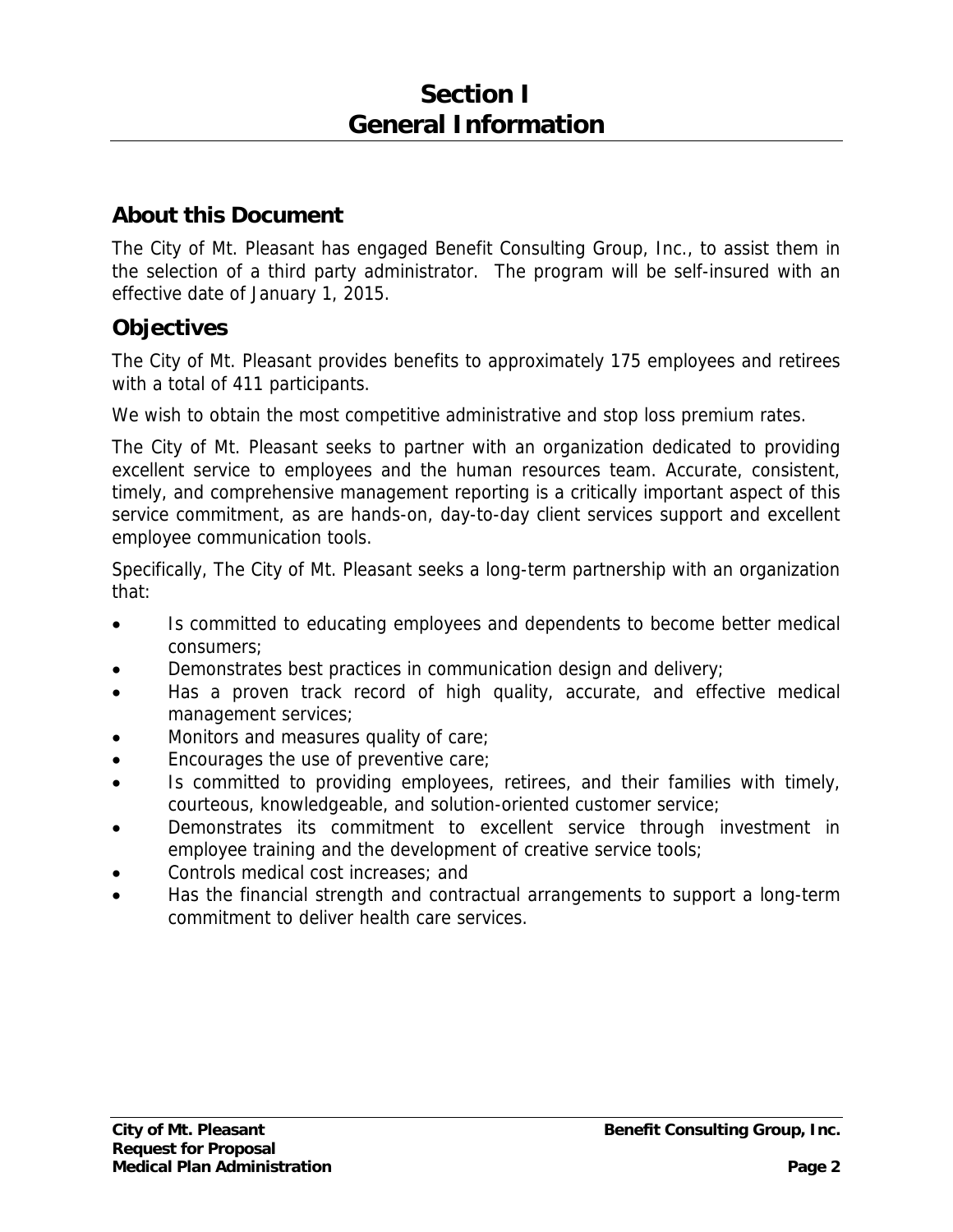This section includes the information necessary for your organization to prepare a complete proposal. To be considered a qualified candidate, you must follow the directions below:

The proposal must:

- Assume January 1, 2015, effective date;
- $\bullet$  Include the completed financial exhibits;
- Include a quotation for stop-loss coverage; and
- Provide responses to the all questions in the Questionnaire section.

## **Proposal Accuracy**

Please submit your proposal with a cover letter including a statement, signed by an officer of your company, indicating your ability to duplicate the benefits and administrative arrangement requested. If you are unable to meet all requirements, please note variations in your cover letter. Said letter also should attest to the accuracy of the data you have provided.

## **Timing**

| <b>Task</b>                                      | <b>Timing</b>        |
|--------------------------------------------------|----------------------|
| <b>Release RFP</b>                               | April 4, 2014        |
| RFP responses due                                | May 15, 2014         |
| Analysis of responses                            | May 16 - 31, 2014    |
| Identify finalists and conduct finalist meetings | June $1 - 13$ , 2014 |
| Present recommendations to management            | June 23, 2014        |
| Notification to bidders                          | June 24, 2014        |
| Implementation                                   | July/September 2014  |
| Open enrollment                                  | October 2014         |
| Program effective date                           | January 1, 2015      |

## **Proposal Submission**

**Your proposal is due prior to 5:00 p.m., on May 15, 2014.** One (1) electronic copy and two (2) hard copies of the completed proposal should be sent to Douglas Janes, as indicated below.

> Benefit Consulting Group, Inc. 115 ½ S. University Mt. Pleasant, MI 48858 Doug@BenefitConsulting.com Fax: 989-772-3539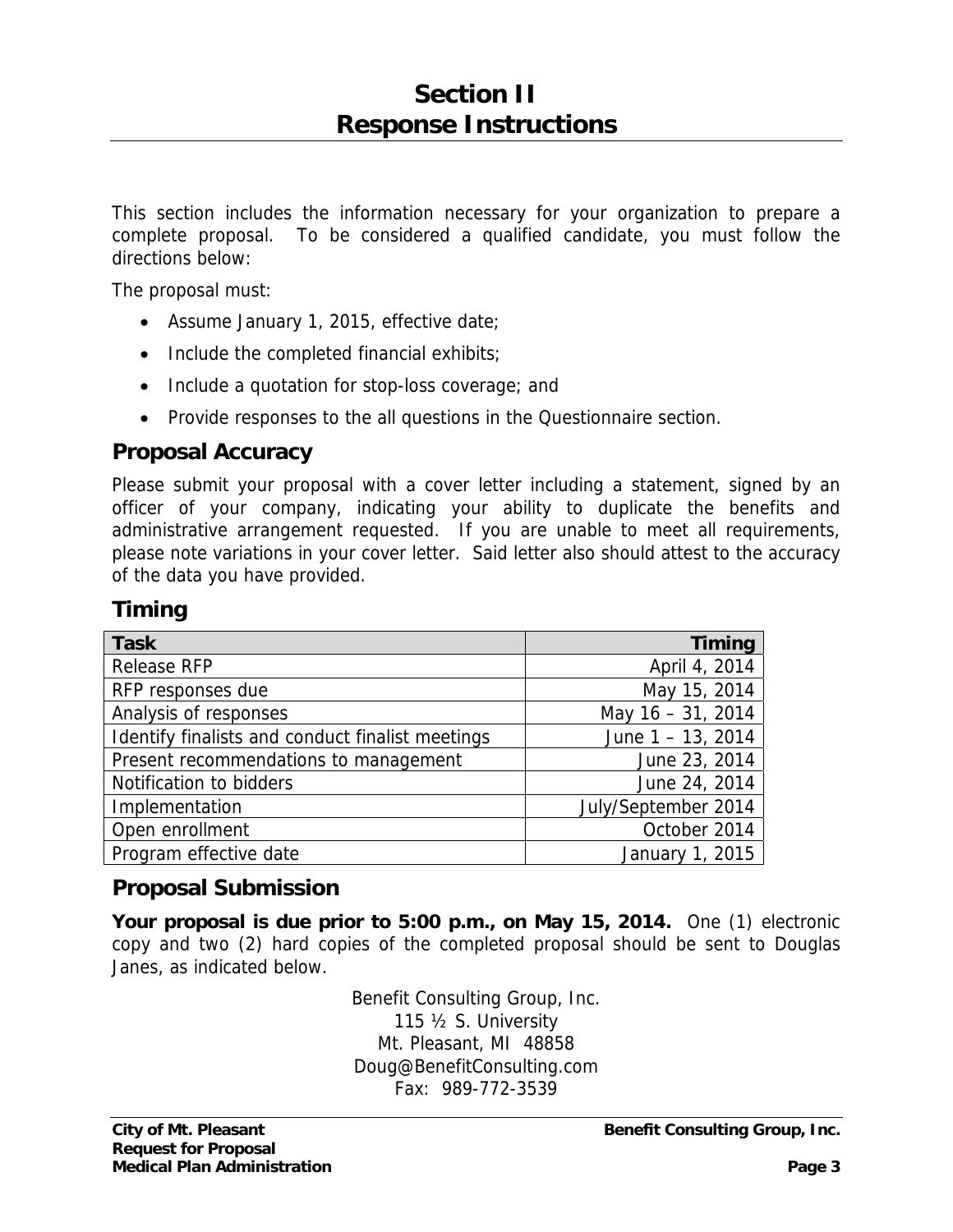## **Questions**

Please direct all questions regarding this proposal to Douglas Janes via e-mail or fax. **Do not contact anyone at The City of Mt. Pleasant regarding the RFP process.** 

## **Confidentiality**

**The materials and information contained in this document or otherwise supplied or revealed by The City of Mt. Pleasant or Benefit Consulting Group, Inc., related to this proposal process is strictly confidential and cannot be disclosed to any third parties without the express written consent of The City of Mt. Pleasant and Benefit Consulting Group, Inc.**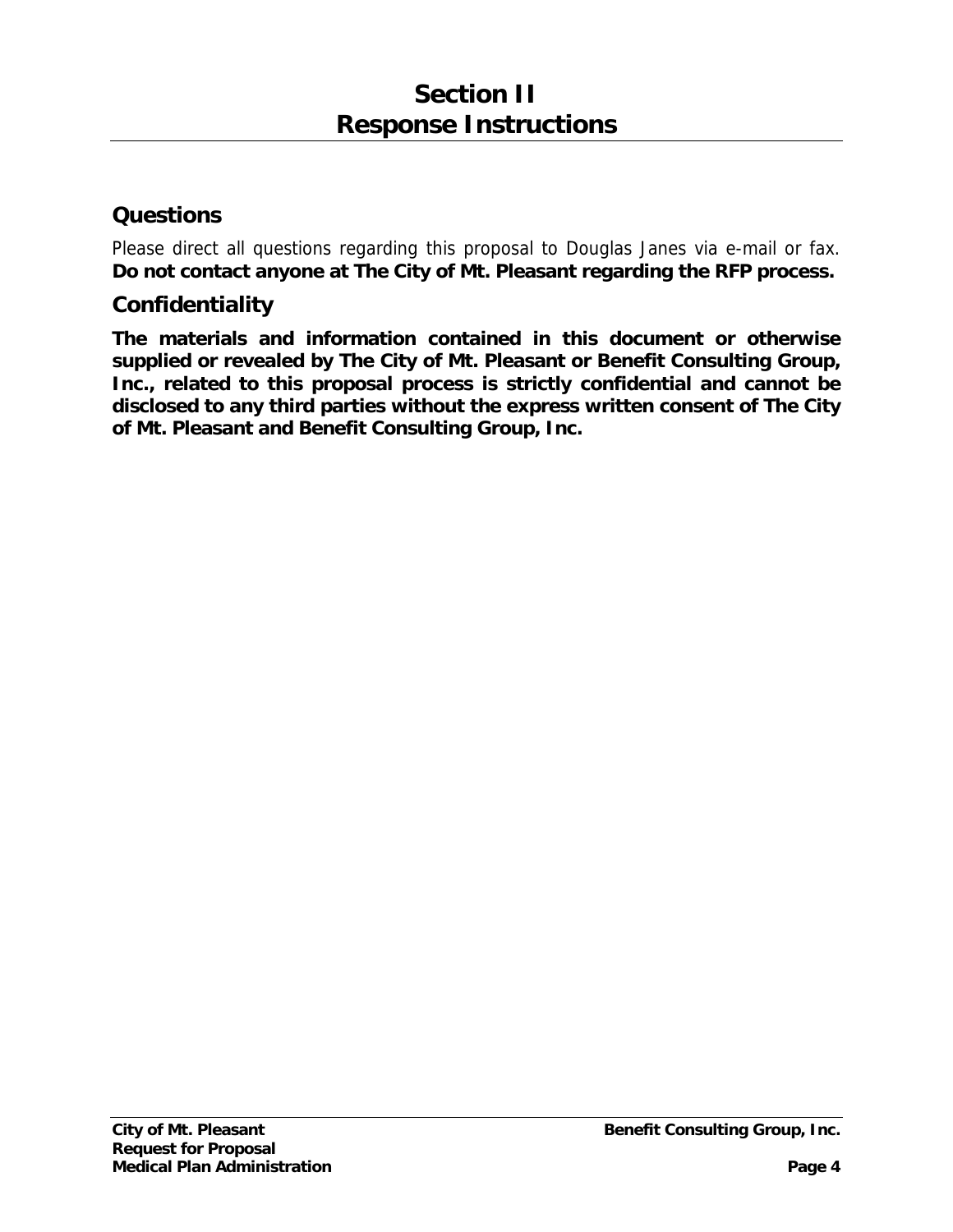These selection criteria are presented to assist your organization in preparing a proposal that thoroughly addresses the City's needs and objectives.

**Customer service:** Telephone representatives must be courteous, knowledgeable, and well trained. Special consideration will be given to those organizations able to demonstrate a strong commitment to customer service. Examples include extended customer service hours, e-mail access to customer service representatives, designated representatives, and/or web-based tools for claim payment inquiry.

**Account management:** The account executive and customer service team are highly experienced and responsive.

**Financial efficiency:** Cost savings are available via managed care network discounts, plan management, and utilization controls. Administration and stop-loss fees are highly competitive with those provided by other vendors. A minimum two-year fee guarantee is required.

**Employee communication:** Employee communication tools are creative, clearly written, and take advantage of current and emerging technologies. The third party administrator must understand that the employees/retirees they serve span several generations and must have the ability to communicate with all effectively.

**Implementation:** Commitment to a smooth and on-time implementation process is demonstrated through a detailed implementation plan and timeline, appropriate and experienced staffing, and financial guarantees.

**Administration and reporting:** A sophisticated and efficient system is utilized, including batch processing of claims, electronic submission of claims, and ability to electronically transfer claims and eligibility data to and from the City. Comprehensive and timely management reporting capabilities are provided.

**Health management:** Programs with measured return on investment are available to manage individual health conditions and to assist employees in becoming better educated health care consumers.

**Client references:** Current and former customers must provide positive references.

**Performance guarantees:** Performance in the areas of network discounts, claim payment accuracy, claim turnaround, customer service, and account management is guaranteed via financial incentives.

**Organizational stability:** Annual financial reports or other documentation demonstrate long-term financial stability.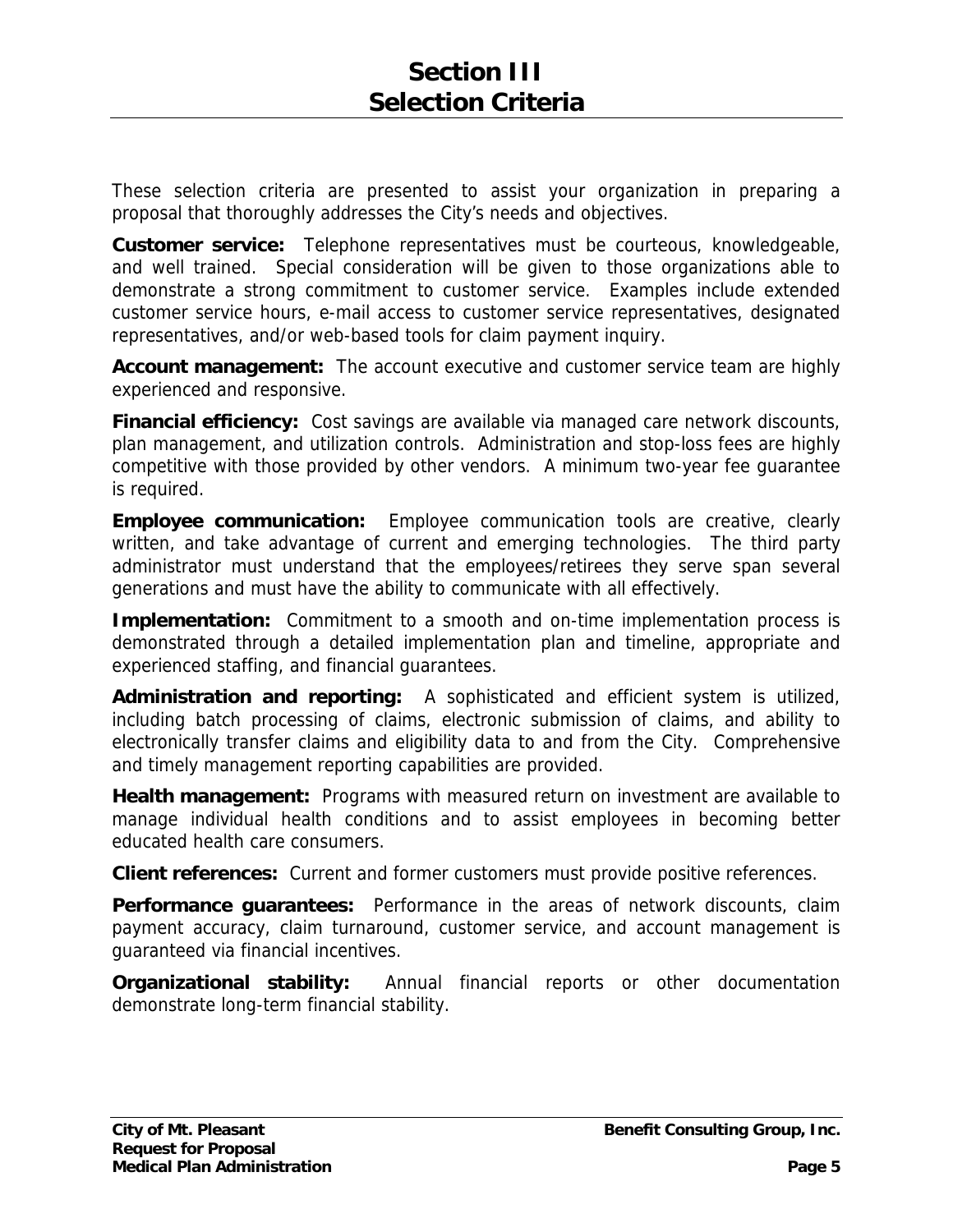The City expects up-to-date educational information be available to their HR team in the form of newsletters, webinars, e-mail blasts, etc., as it relates to all aspects of healthcare reform, compliance, and self-funded municipal plans.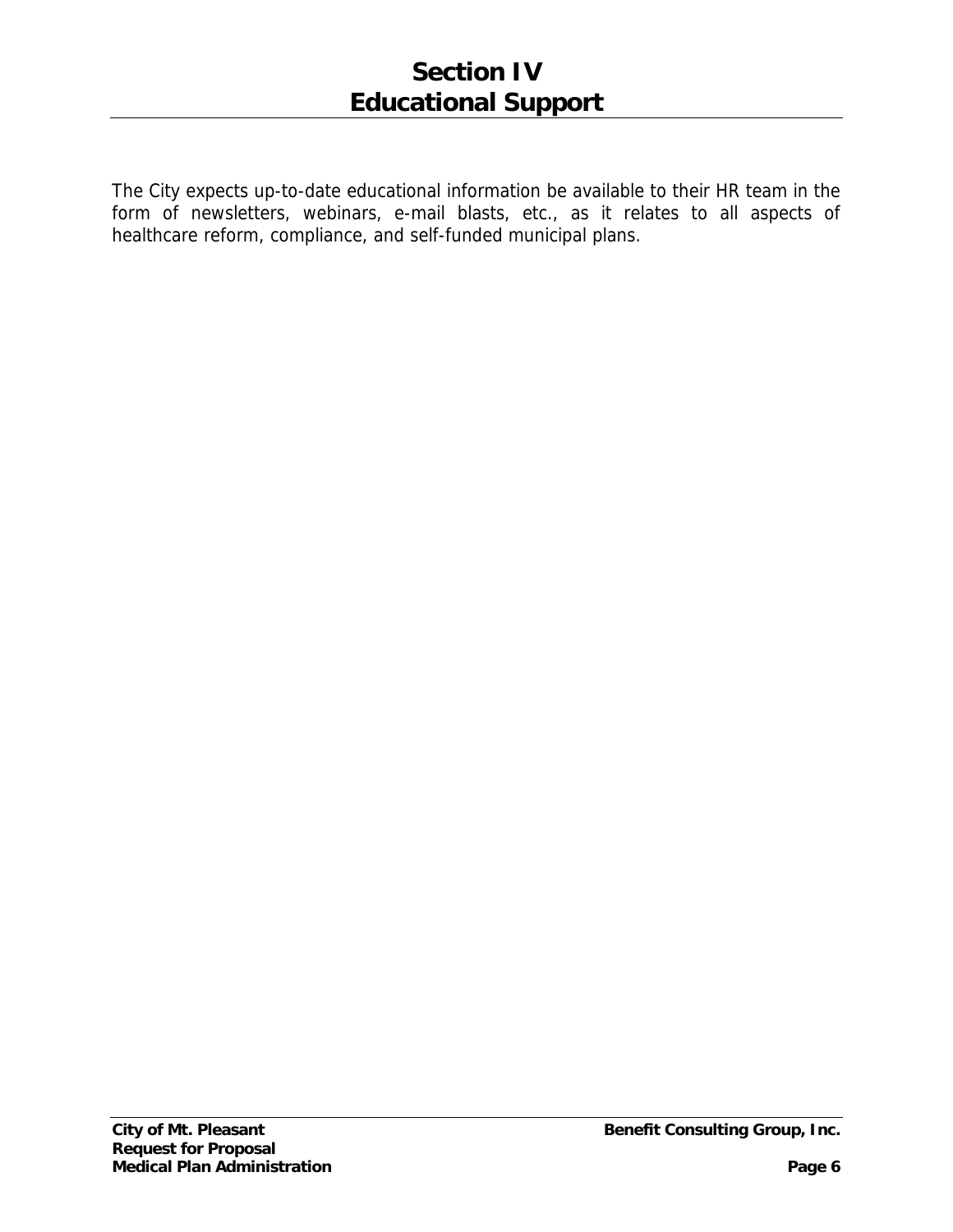Each question should appear in your proposal with the response immediately following. Bullet points, or questions within questions, should be considered and answered separately. Responses should be complete yet succinct. Please avoid making references to pre-printed materials.

Responses should be based on current networks, services, administrative systems and programs. Anticipated changes/enhancements should also be described, and proposed effective dates should be clearly indicated.

#### **General Information**

- 1. Provide the name, address, phone and fax numbers, and e-mail address for the person to contact with questions regarding this proposal.
- 2. Provide the following information regarding the account service team that would be assigned to the City of Mt. Pleasant:

| <b>Position</b>                    | <b>Name And Location</b> | <b>Years of</b><br><b>Industry</b><br><b>Experience</b> | <b>Years with</b><br>Organization | <b>Years in</b><br><b>Current</b><br><b>Position</b> |
|------------------------------------|--------------------------|---------------------------------------------------------|-----------------------------------|------------------------------------------------------|
| <b>Account Executive</b>           |                          |                                                         |                                   |                                                      |
| <b>Customer Service</b><br>Manager |                          |                                                         |                                   |                                                      |
| <b>Claims Manager</b>              |                          |                                                         |                                   |                                                      |
| Implementation<br>Coordinator      |                          |                                                         |                                   |                                                      |
| Corporate Officer                  |                          |                                                         |                                   |                                                      |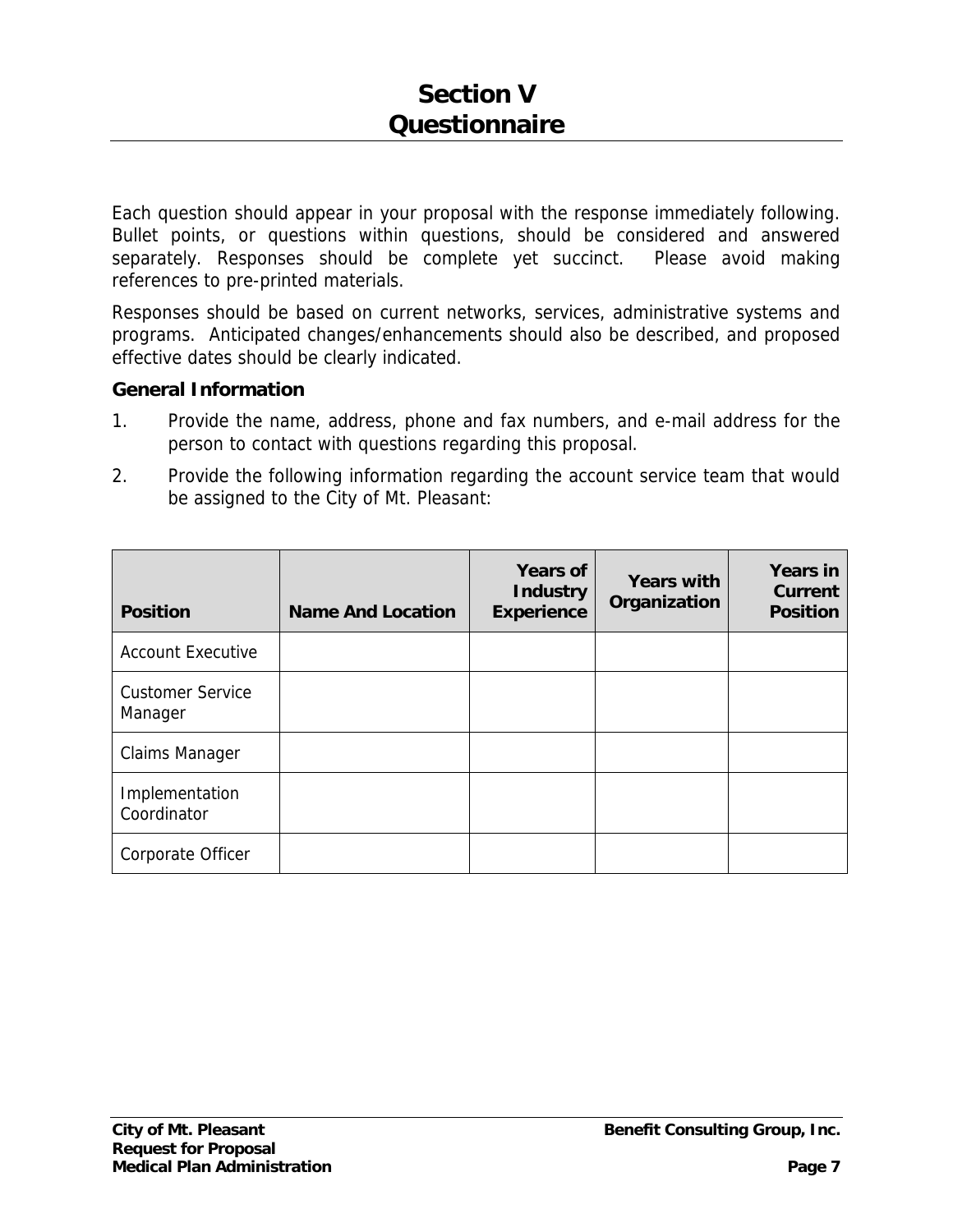- 3. Indicate your company's latest financial ratings from the following rating services:
	- a. A.M. Best
	- b. Standard and Poor's
	- c. Moody's
- 4. Enclose a copy of your company's latest annual report and/or financial statement, as well as any financial information filed with state(s) regulatory agencies.
- 5. Are any agreements contemplated or in progress between your business and other parties which may affect the business's ownership, corporate structure, or management during the next year? If yes, please describe.
- 6. What level of liability insurance does your company carry?
- 7. In the last three years, how many lawsuits have been filed against your company?
- 8. Indicate the number of suits (by type) settled out of court and the number settled by a judge or jury.
- 9. Provide your hold harmless agreement language regarding liability for treatment decisions.
- 10. Provide the following information on the scale of your health care operations.

|                         | <b>Number of Employer</b><br><b>Customers</b> | <b>Number of Covered</b><br><b>Employees</b> |
|-------------------------|-----------------------------------------------|----------------------------------------------|
| $<$ 100 employees       |                                               |                                              |
| $101 - 500$ employees   |                                               |                                              |
| $501 - 1,000$ employees |                                               |                                              |
| $> 1,001$ employees     |                                               |                                              |

11. Will you certify that internal claim processing guidelines and/or stop-loss policy provisions do not violate HIPAA nondiscrimination rules? Examples include actively at work requirements, dependent non-confinement rules, and source of injury restrictions.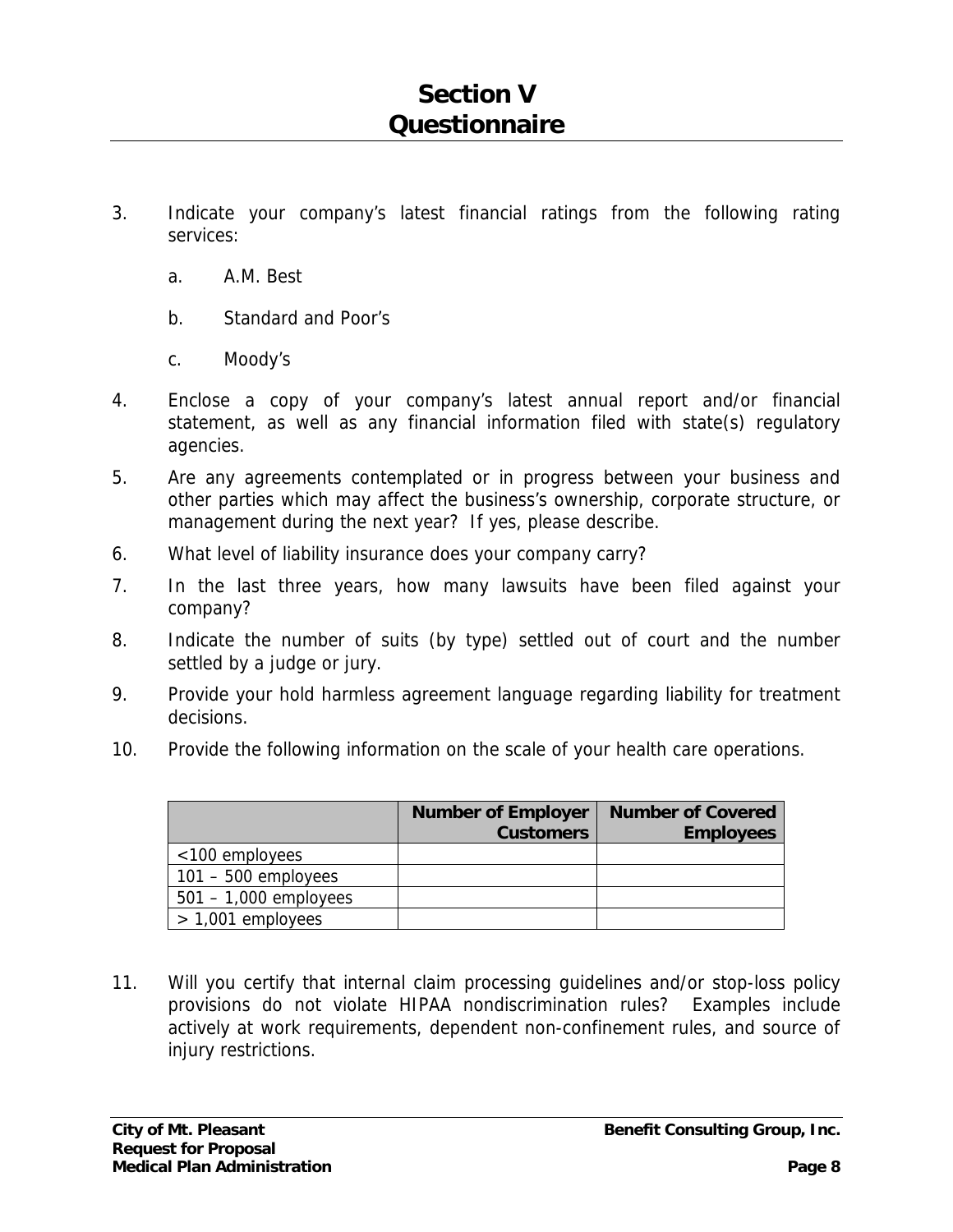- 12. Please provide the names and contact information for three current and three terminated client references for the account team identified for City of Mt. Pleasant.
- 13. Please provide us specific client contact information for those clients who are self-funded municipalities.

#### **Customer Service**

- 1. What is the proposed customer service location for the City, and how long has it been in operation?
- 2. Are claims and customer service operations housed in the same office?
- 3. Is a toll-free customer service line available?
- 4. How are calls segmented (e.g., routing of inquiries about claims, requests to identify network providers, generalized member services questions, misdirected medical management calls, etc.)?
- 5. What information, if any, about network providers will you provide to a caller upon request (e.g., specialty, board certification, medical school attended, office hours, foreign languages spoken, etc.)? Will there be links to network providers on the self-service portal?
- 6. What are the hours that the phone lines will be staffed on an ongoing basis? During implementation?
- 7. What is your ratio of customer service representatives to enrolled members?
- 8. Describe your customer service internet capabilities in detail (enrollment, COB information, claims tracking, EOB availability, reporting, in-portal communication, HRA balances, etc.).
- 9. Describe your customer service tracking system. What issues are raised most frequently? Is a monthly report available? Provide a sample report.
- 10. What mechanisms are in place to protect PHI and other sensitive information when communicating securely with The City of Mt. Pleasant (ZixCorp, etc.)?
- 11. Do you survey employees and other plan participants regarding their satisfaction on an ongoing basis? If so, provide a copy of your most recent participant satisfaction survey results. Describe any action taken as a result of this survey.
- 12. Provide the following statistics for the customer service office that will handle the City's plan.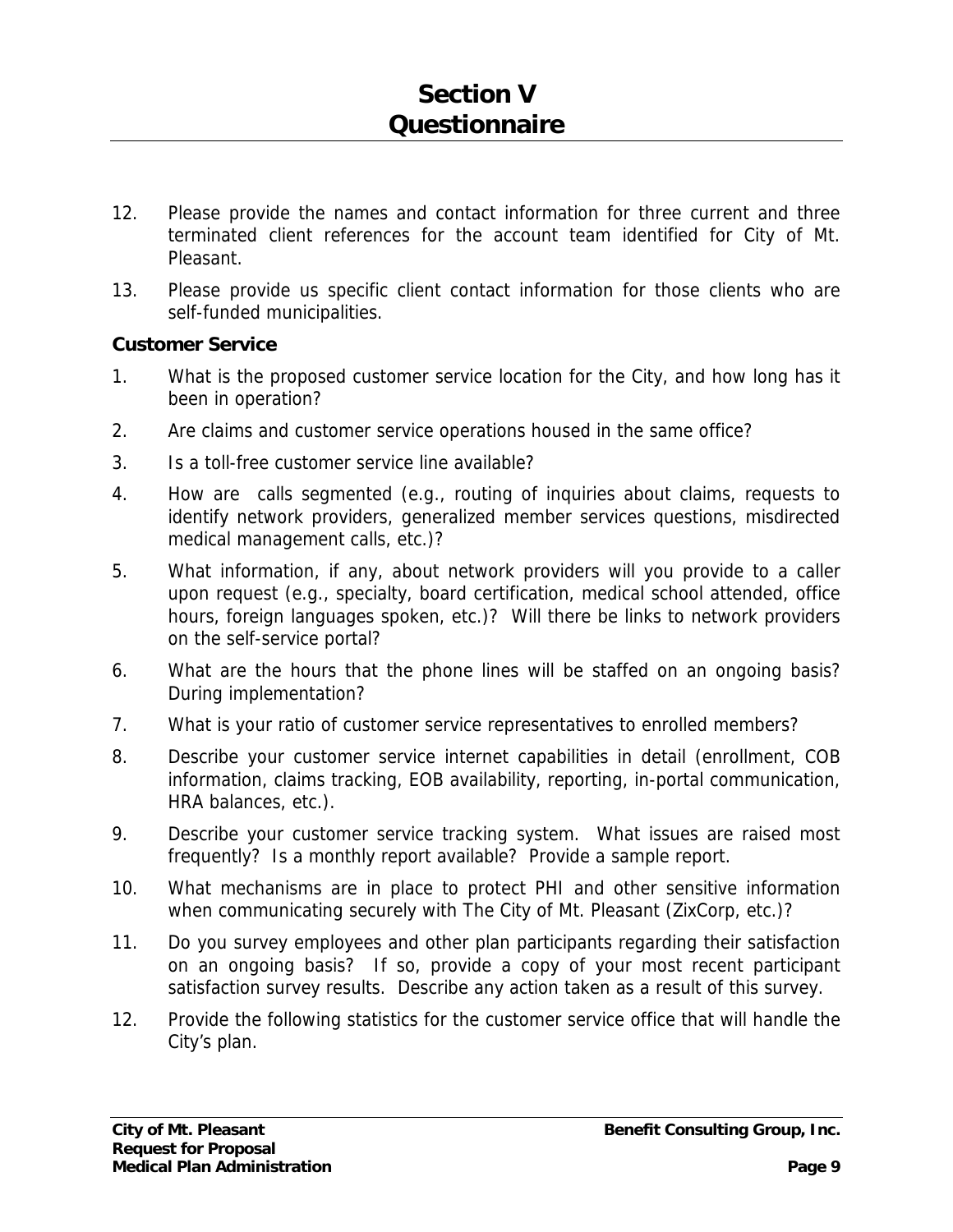# **Section V Questionnaire**

| <b>Performance Measure</b>                                      | 2013 | <b>2014 YTD</b> | Target |
|-----------------------------------------------------------------|------|-----------------|--------|
| Average customer service telephone<br>response time             |      |                 |        |
| Average e-mail response time                                    |      |                 |        |
| Call abandonment rate                                           |      |                 |        |
| Average turnaround time to resolve<br>issues relating to claims |      |                 |        |

13. After program start-up, what is the average delivery time for ID cards and printed materials, including provider directories, program descriptions, and outof-network claim forms? Will this information be made available electronically as well? Is there an option to deliver printed materials electronically?

#### **Claims Administration**

- 1. What is the proposed claims administration location for the City, and how long has it been in operation?
- 2. How long has the proposed claim system been in use?
- 3. Describe claim system changes planned for the next two years.
- 4. Please describe the claims payment process from the time a claim is received until it is paid.
- 5. Describe how reimbursements are distributed. What security measures are in place to ensure that reimbursements are issued to the proper party? Describe how you handle overpayments and collections.
- 6. How are pended claims tracked and monitored? How often are follow-ups prompted? Who is responsible for the follow-up? What is the average turnaround time for pended claims?
- 7. How long is individual claim history maintained on-line?
- 8. Describe the claim exception process.
- 9. Describe your capabilities to perform the following for professional and facility providers, indicating any variations by type of provider and procedure.
	- a. Detecting fee unbundling and other overcharging.
	- b. Automatic editing to flag questions on medical necessity and appropriateness, as well as possible provider abuses.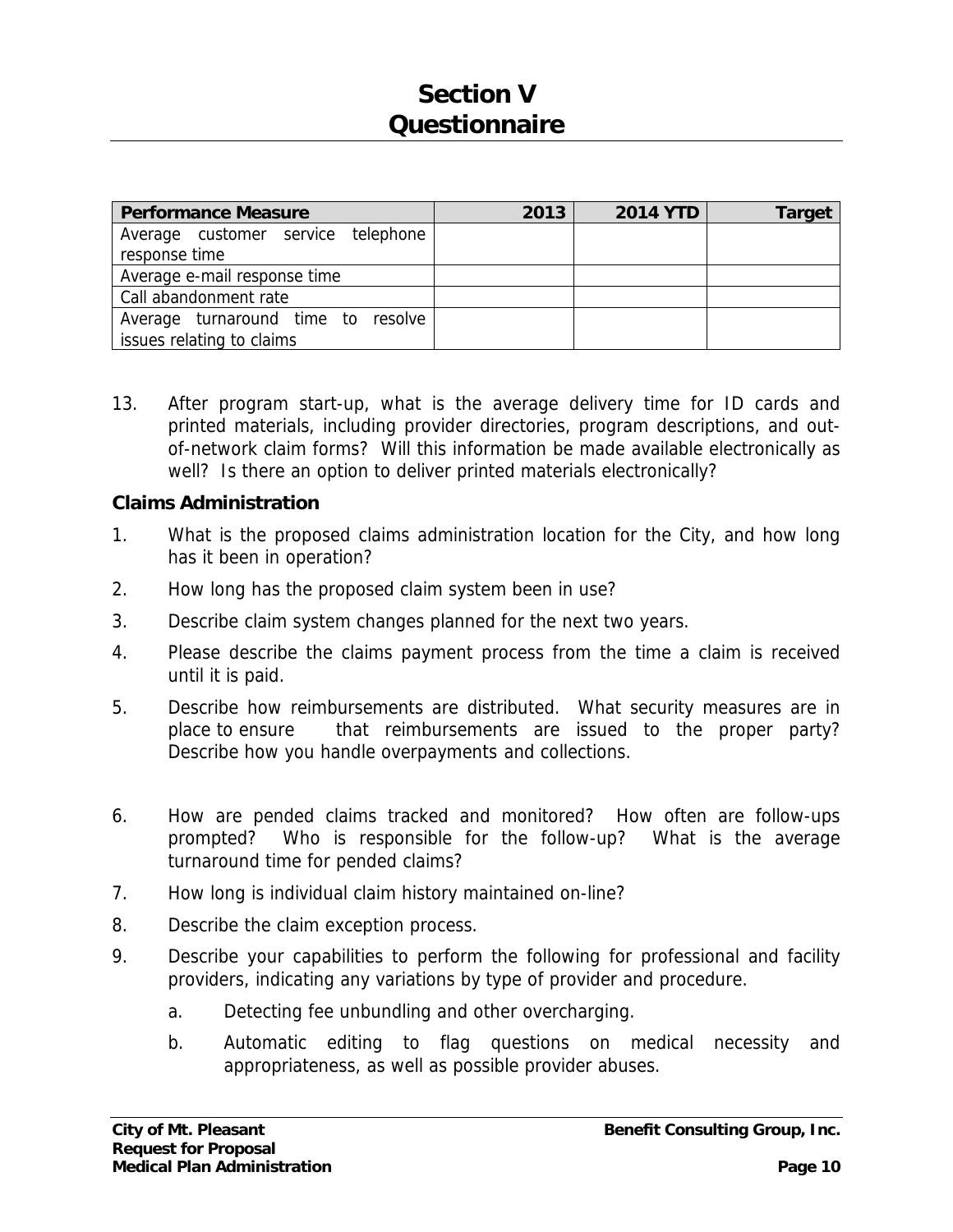- c. Cross-applying in-network and out-of-network deductibles and out-ofpocket maximums.
- d. Specific attention to the City's 90 mile in/out of network provider rule.
- 10. What percentage of "clean" claims received is automatically adjudicated by the respective claims systems? What percentages of claims are submitted electronically by providers in the office(s) that will process City's claims?

| Hospital               | $%$ AA | $%$ EDI |
|------------------------|--------|---------|
| Physician              | % AA   | % EDI   |
| <b>Other Providers</b> | $%$ AA | $%$ EDI |

- 11. Describe the method and level of integration between the claims payment system and the eligibility, medical management, member services and case management functions.
- 12. Do you apply R&C criteria to out-of network claims? What R&C data do you use? What percentile of R&C do you typically apply? What options are available?
- 13. To which specific procedures does R&C apply (e.g., office visits, X-ray, lab, etc.)? How often are the R&C profiles updated?
- 14. How will transition of care/provider issues be handled? What is your policy regarding transition of maternity cases, etc.?
- 15. Describe the appeals process for denied claims. Do you contract with an outside vendor to settle disputes related to appeal and grievances?
- 16. Describe COB procedures for in-network and out-of-network claims. How do you determine COB savings for Medicare eligible? For non-Medicare eligible?
- 17. Submit an example of your standard EOB.
- 18. What provider specific data is loaded into your claims system for contracted network providers? What percent of network fee schedules are on-line? How often is the claims system updated for new contracts?
- 19. Provide the following statistics for the claim office that will handle the City's plan.

| <b>Performance Measure</b>                       | 2013 | <b>2014 YTD</b> | Target |
|--------------------------------------------------|------|-----------------|--------|
| Claim processing accuracy                        |      |                 |        |
| (Number of claims processed with 100 percent)    |      |                 |        |
| accuracy divided by number of claims)            |      |                 |        |
| Financial accuracy                               |      |                 |        |
| (Dollars paid correctly divided by dollars paid) |      |                 |        |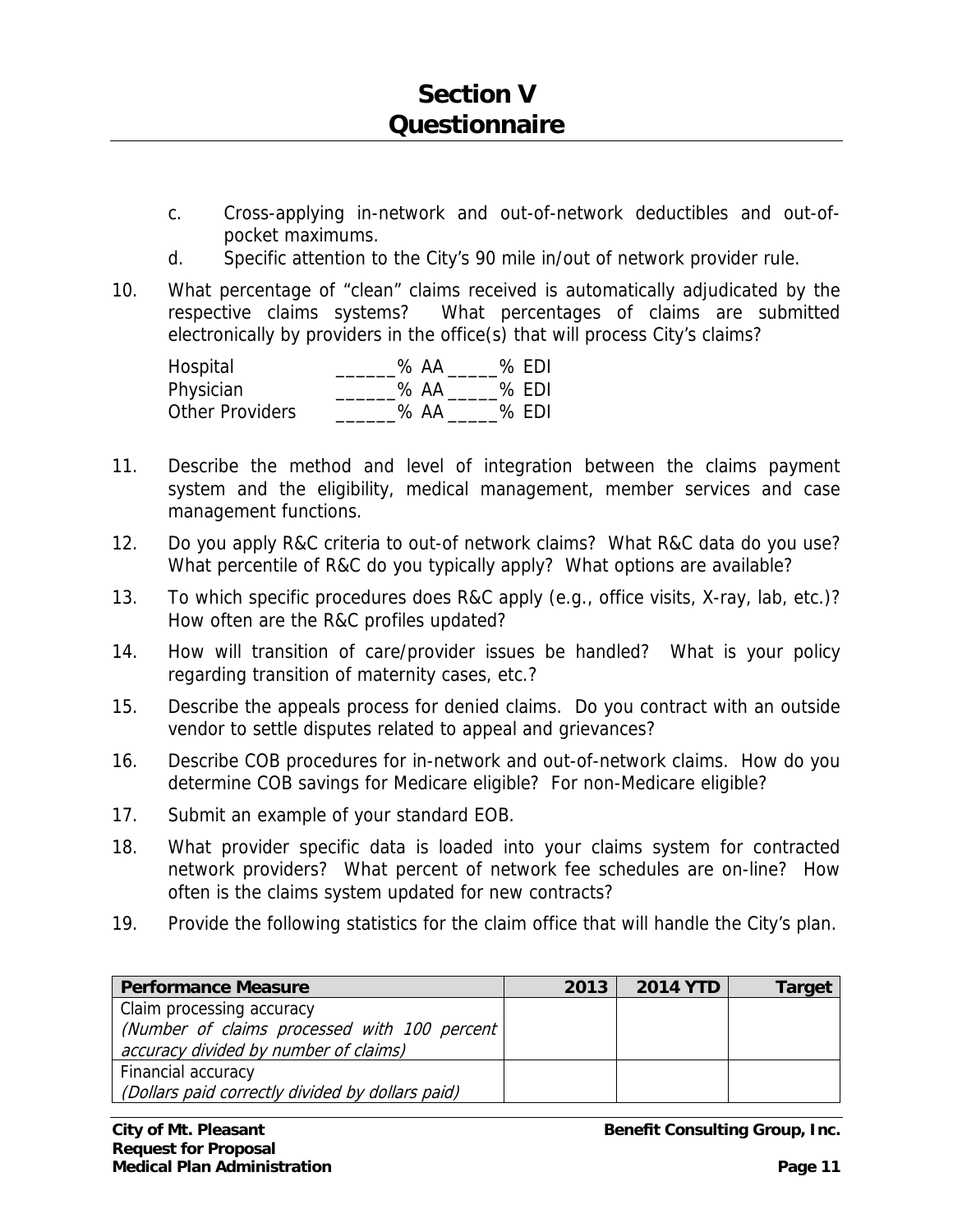# **Section V Questionnaire**

| Average turnaround time<br>(Period from the date a claim is received until the<br>date the transaction is processed completely and<br>an EOB is issued) |  |
|---------------------------------------------------------------------------------------------------------------------------------------------------------|--|
| Non-Medicare COB savings as a percentage of<br>paid claims                                                                                              |  |
| Average e-mail response time                                                                                                                            |  |
| Average customer service telephone response<br>time                                                                                                     |  |
| Call abandonment rate                                                                                                                                   |  |

- 20. If you utilize other administrative and financial accuracy benchmarks, please provide information.
- 21. Describe internal audit procedures. What percentage of claims is audited? How are claims selected? Are audits conducted before or after claim payment? Do you have dedicated internal audit staff?
- 22. Do you offer clients on-line eligibility reporting and claim inquiry capabilities? If so, briefly describe them.
- 23. Describe your standard approach to subrogation. Is subrogation included in your basic administrative fee? What is the dollar threshold? Do you utilize an outside vendor for subrogation?
- 24. Will you accept liability for claim processor negligence? Fraud?
- 25. In the case of termination, what are your provisions for handling claims run-out? What are the fees?
- 26. Please describe the enrollment and eligibility data management methods.
- 27. How do you provide communication assistance to employees during the preenrollment and enrollment process?
- 28. How will you provide services to people not able to access/uncomfortable with the Internet?
- 29. Please describe your Internet and data security. How will you protect the personal health information of the members?
- 30. What cost and quality information will be available to employees?
- 31. Will employees have the option/capability to receive price estimates for medical procedures?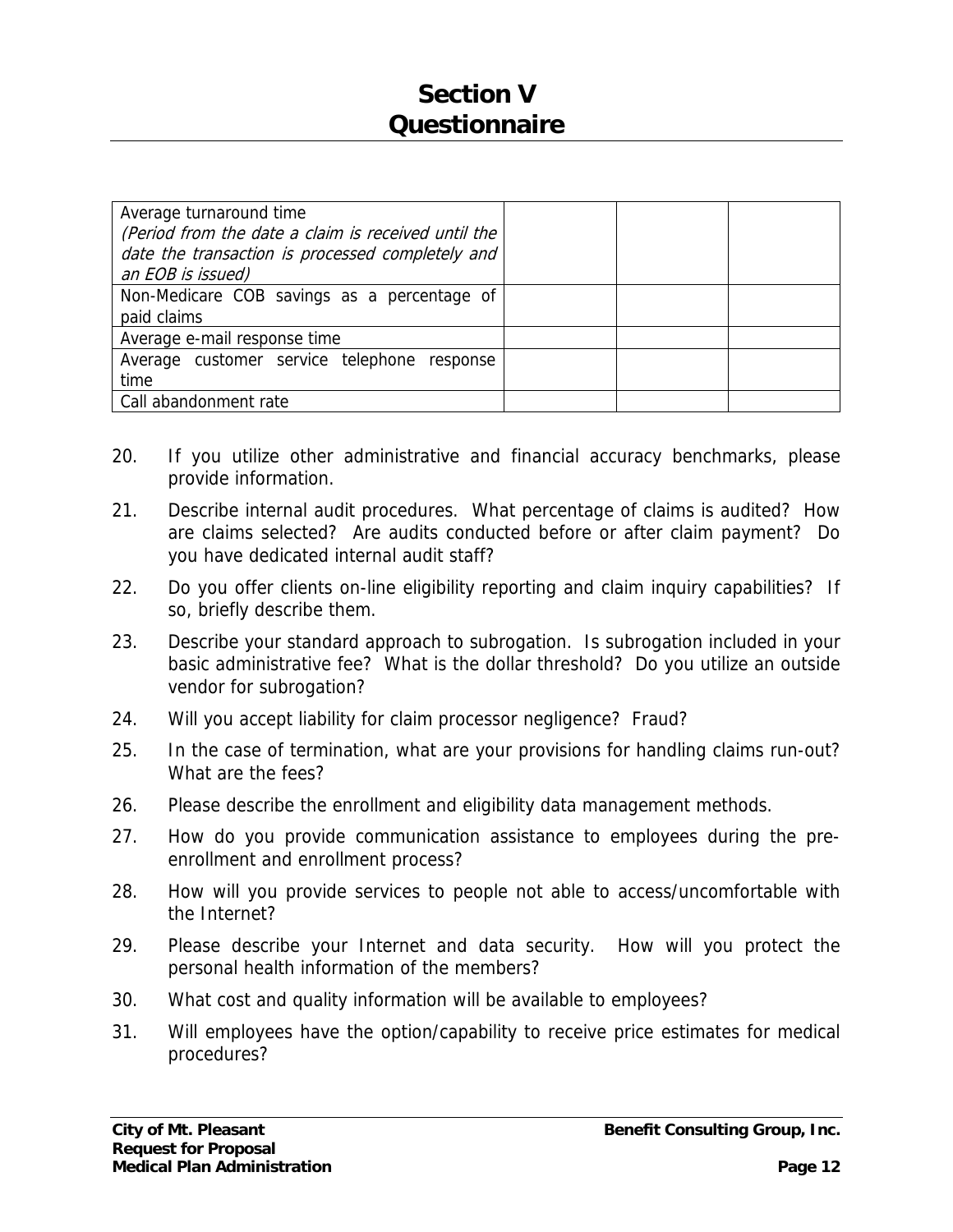- 32. How will you provide employees with the tools to make informed decisions regarding their health?
- 33. How do you assist in improving the health of your membership?

### **Medical Management**

1. Do you provide the following services? Check all that apply.

| <b>Service</b>                    | <b>In-Network</b> | <b>Out-of-Network</b> |
|-----------------------------------|-------------------|-----------------------|
| Pre-certification                 |                   |                       |
| Concurrent stay review            |                   |                       |
| Retrospective utilization review  |                   |                       |
| Discharge planning                |                   |                       |
| Individual case management        |                   |                       |
| Psychiatric care review           |                   |                       |
| Inpatient surgical review         |                   |                       |
| Outpatient procedure review       |                   |                       |
| Outpatient diagnostic test review |                   |                       |
| Hospital audits                   |                   |                       |
| Disease management                |                   |                       |
| Health education                  |                   |                       |

- 2. How is medical management data integrated with the claim system? How is the claims processor notified when a claim has been or is subject to medical management review?
- 3. Where would the medical management for the City be performed? Is medical management handled in house or contracted to a third party?
- 4. Describe the qualifications of the staff involved in utilization management determinations.
- 5. Discuss education and experience, requirements and the role and responsibilities of the medical directors.
- 6. Identify the number of full-time, board certified medical directors on staff.
- 7. Briefly describe your case management program, including any qualitative and quantitative results.
- 8. What enhancements have been made to your case management program within the last year and what changes are being planned for implementation within the next year?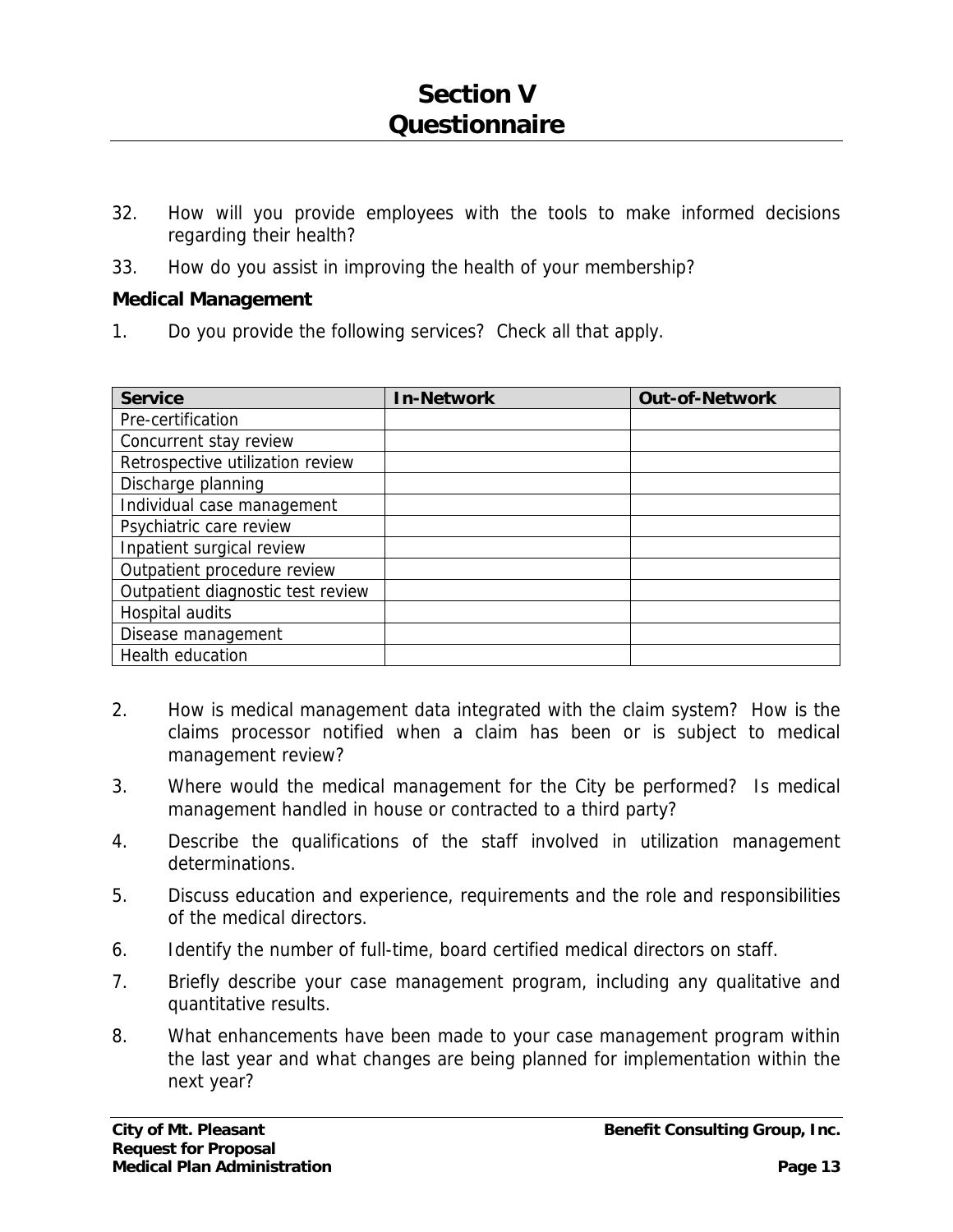- 9. Describe how you propose to transition case management participants from the current program to your program.
- 10. For substance abuse and mental health treatment services:
	- a. Do you utilize specialized medical management staff for mental health and substance abuse claims? Are these services sub-contracted? If so, please identify the contractor.
	- b. What guidelines do you use to determine the appropriate length of inpatient confinement?
	- c. How do you identify situations that require case management?
	- d. What guidelines do you use to manage outpatient treatment?
- 11. Do your case managers refer to hospitals, convalescent facilities, rehab centers, etc., that have contractual agreements with your organization? Does your organization have contractual agreements with home health agencies or durable medical equipment suppliers for patients in your large case management program? If so, what kinds of arrangements do you have?
- 12. Do you offer a Centers of Excellence program? If so, please describe it in detail.
- 13. Describe the methods your Medical Management program(s) uses to target areas where you believe you can make a difference in managing healthcare utilization and costs.
- 14. Do you offer a service such as a "24 hour nurse/care line" through which registered nurses provide answers to participant medical questions? If so, describe the program. During what hours is the line open? What is the average hold time?
- 15. Can you provide self-help books and other wellness materials to city employees? If so, is there an additional and fee and what is it?
- 16. Do you offer health risk assessments and analysis? If so, is there an additional and fee and what is it?
- 17. Do you offer disease management programs? If so, is there an additional and fee and what is it?
- 18. Is participation in disease management programs voluntary? How do members enroll? Which diseases do you target?
- 19. How do you measure outcomes for these disease management programs?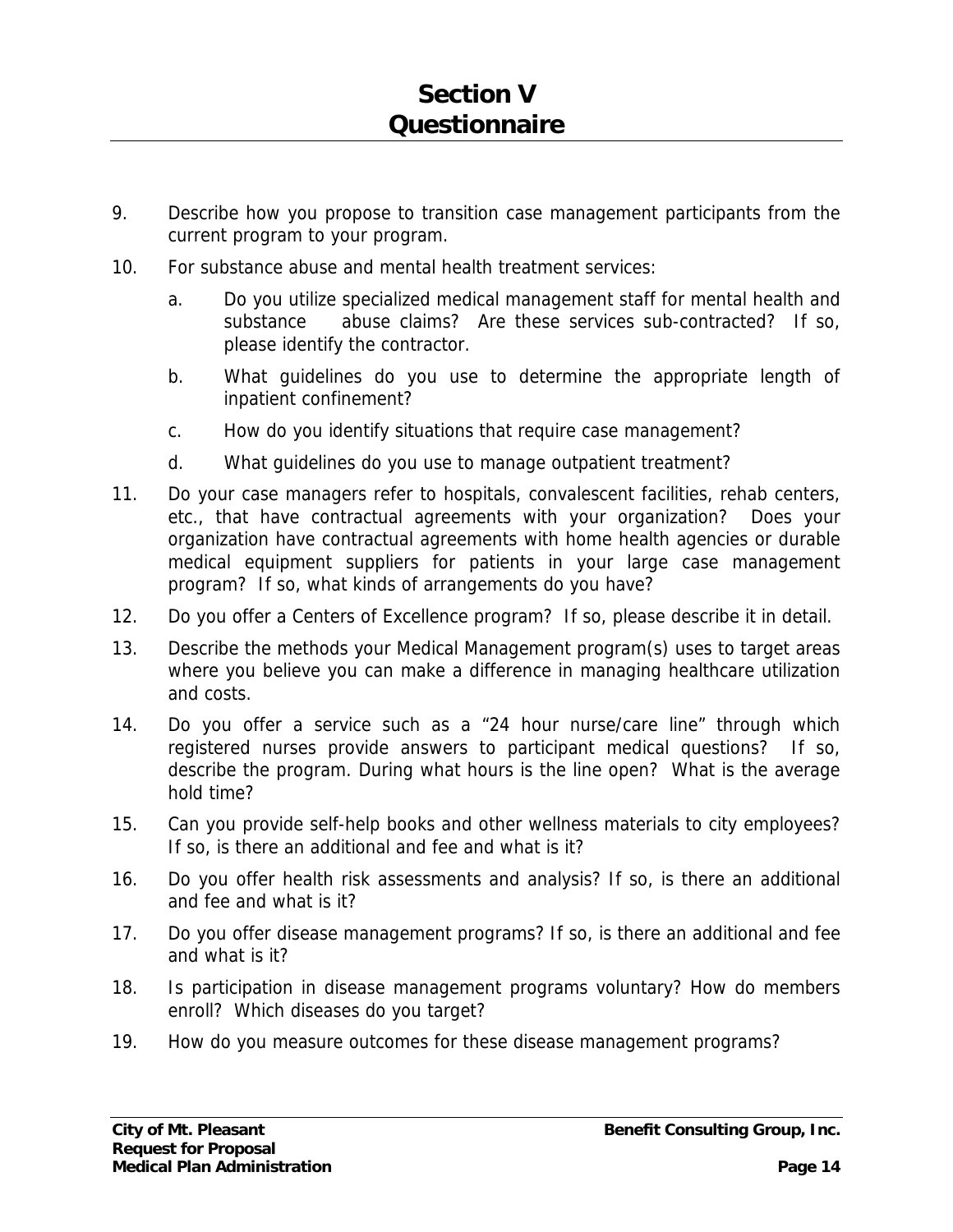# **Exhibit E Excess Claims Experience**

### **Eligibility**

- 1. What type of eligibility information is required? What is your preferred medium for accepting this information?
- 2. Can you accept enrollment information electronically?
- 3. Do you have internet enrollment capability?
- 4. Can monthly enrollment data (adds, deletes, changes) be reported to the City's vision and flex spending providers?
- 5. Describe the process used to update and maintain eligibility information on an ongoing basis.
- 6. Describe any online systems for eligibility maintenance available. Who, at your company, has the authority to change eligibility data (with respect to individual changes that may be requested from time to time over the phone)?
- 7. Describe how your system handles eligibility changes for employees and dependents. What resources are required of the City? Include the following:
	- a. Identifying dependents exceeding or nearing a plan's limiting age
	- b. Identifying disabled dependents
	- c. Identifying full-time students
	- d. Adding or deleting a spouse
	- e. Adding a newborn

#### **Management Reporting**

1. Indicate whether the following reports are included in a standard reporting package, or if they are available on a custom basis. Provide samples of actual reports you currently produce (deleting customers' names) which demonstrate your ability to meet the reporting requirements.

| <b>Report Type</b>              | <b>Standard</b> | Custom | Frequency | Cost |
|---------------------------------|-----------------|--------|-----------|------|
| <b>Claim and Utilization</b>    |                 |        |           |      |
| Monthly paid claims             |                 |        |           |      |
| Large claims                    |                 |        |           |      |
| In-network/out-of-network usage |                 |        |           |      |
| Claim lag (triangle)            |                 |        |           |      |
| Paid claims by payment range    |                 |        |           |      |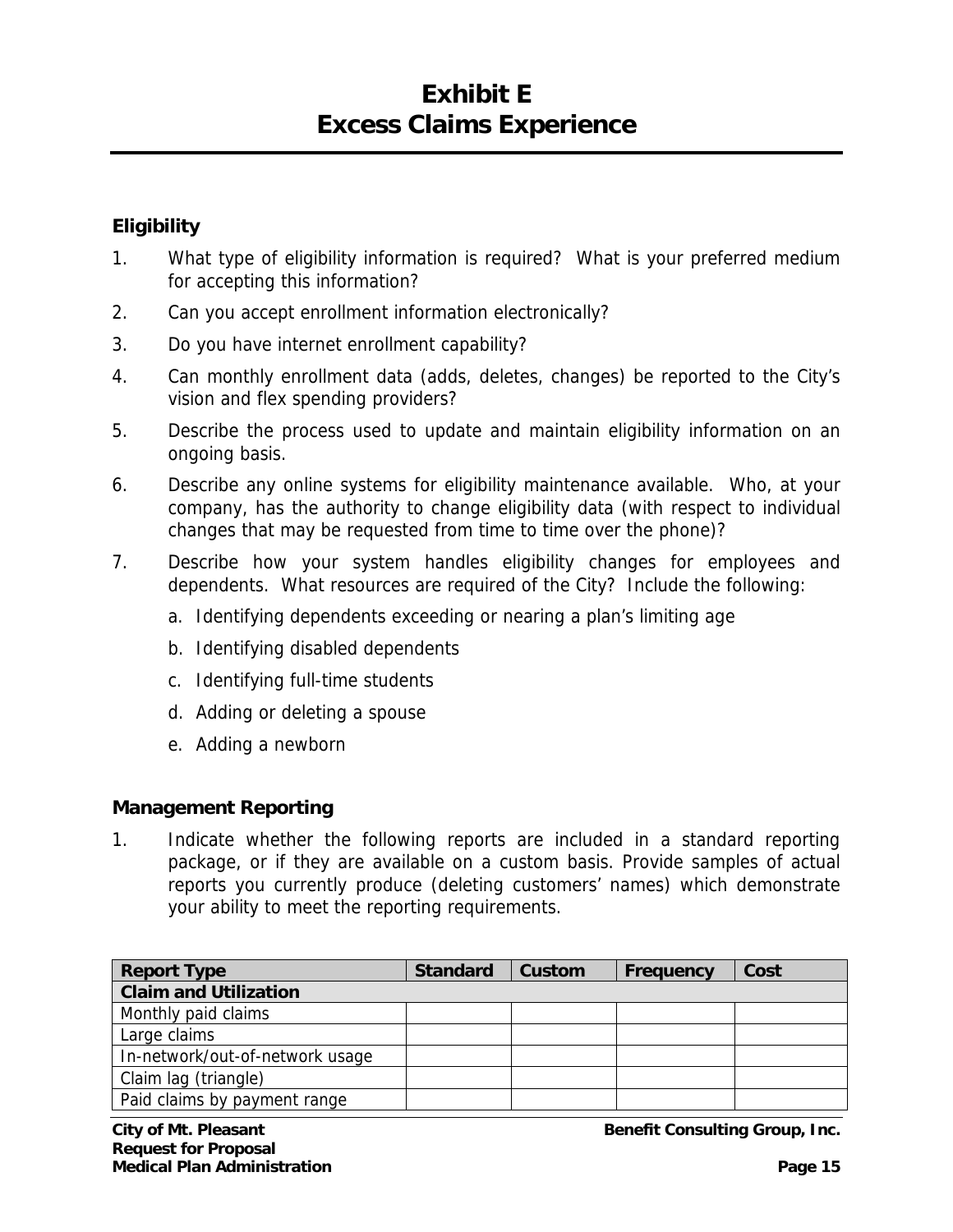# **Section V Questionnaire**

| Paid claims by MDC or IDC-10        |  |  |  |  |
|-------------------------------------|--|--|--|--|
| Hospital admission data             |  |  |  |  |
| Adjudication report (from submitted |  |  |  |  |
| charges to paid amounts)            |  |  |  |  |
| Type of service                     |  |  |  |  |
| Utilization review activity         |  |  |  |  |
| Claim detail                        |  |  |  |  |
| Other                               |  |  |  |  |
| <b>Enrollment summary</b>           |  |  |  |  |
| By coverage tier                    |  |  |  |  |
| By demographic profile              |  |  |  |  |
| <b>Financial</b>                    |  |  |  |  |
| Renewal package                     |  |  |  |  |
| Settlement (annual accounting)      |  |  |  |  |
| Banking reconciliation              |  |  |  |  |

- 2. Please describe any web-based reporting capabilities that you would be able to provide to the City. Will the City be able to produce ad hoc reports via the Internet?
- 3. Describe your ability to provide ad hoc reports. Do you charge for such reports?
- 4. Describe any proactive review of the City claims experience you will provide to identify trends and/or potential case or disease management opportunities?
- 5. Please describe your abilities to provide normative utilization and cost data. Include description of and source of normative data, frequency of updating and adjustment methodologies (i.e., case mix).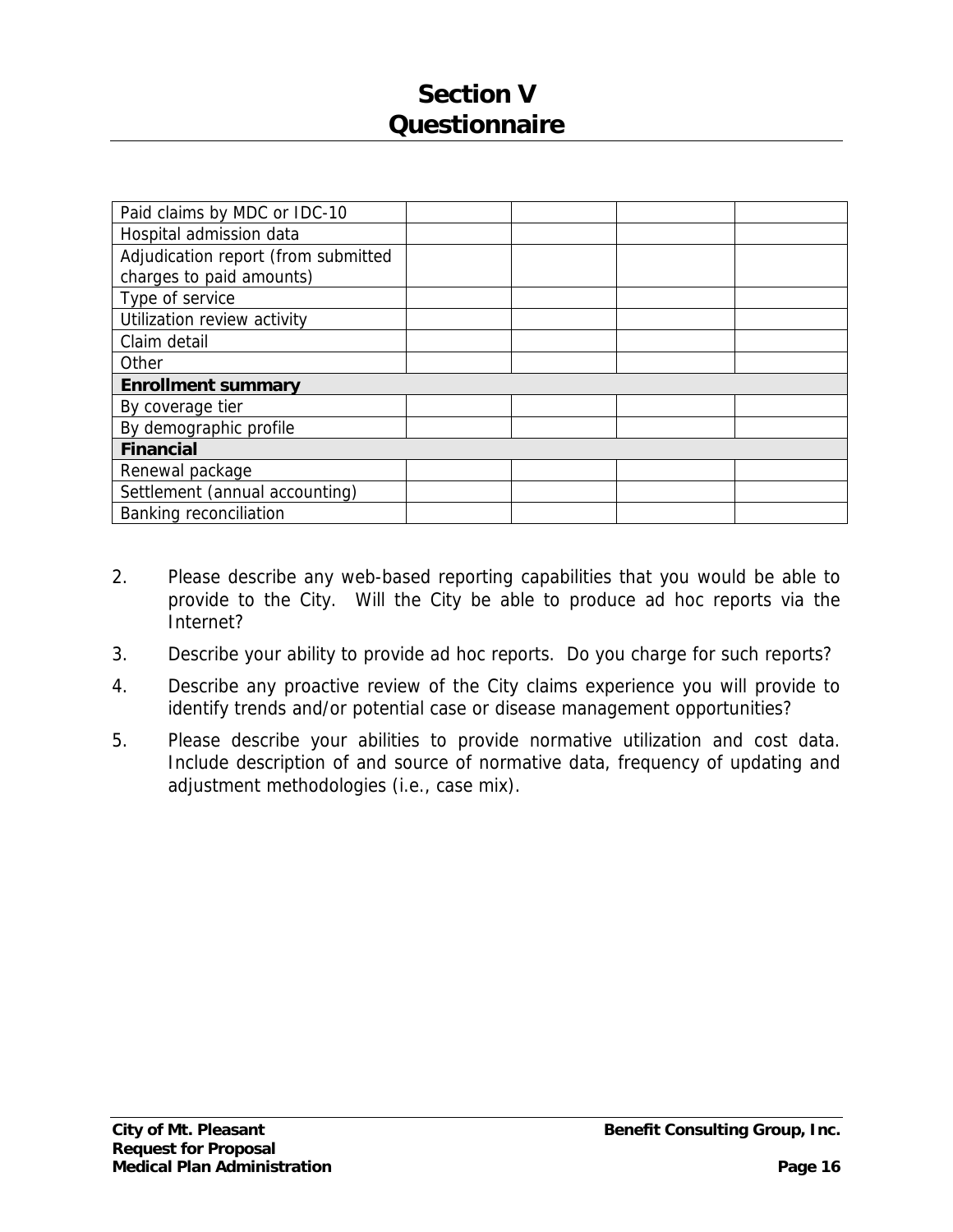#### **Banking Arrangements**

- 1. Describe the banking process you recommend for claims reimbursement, including your audit trails, bank reconciliation systems, and funding options and also the authorization process for requesting wire transfers.
- 2. Who performs the bank account reconciliation and how often (i.e., weekly, monthly, etc.)? How will differences and discrepancies be resolved?
- 3. Please confirm that you will accept self-billing of ASO fees. If not, please explain.
- 4. What types of financial reports will be generated in conjunction with the banking reconciliation and edit/auditing procedures? Please show examples.

### **Performance Guarantees**

Provide your suggested performance guarantees/risk sharing in the following areas:

- 1. Plan implementation
	- a. Provider directory distribution
	- b. ID cards
	- c. Overall satisfaction
- 2. Customer service

Telephone answering time

- a. E-mail response time
- b. Telephone abandonment rate
- 3. Claim administration
	- a. Claim financial accuracy
	- b. Claim processing accuracy
	- c. Claim payment accuracy
	- d. Claim turnaround time
	- e. Problem resolution
- 4. Account management
- 5. Member satisfaction (via survey)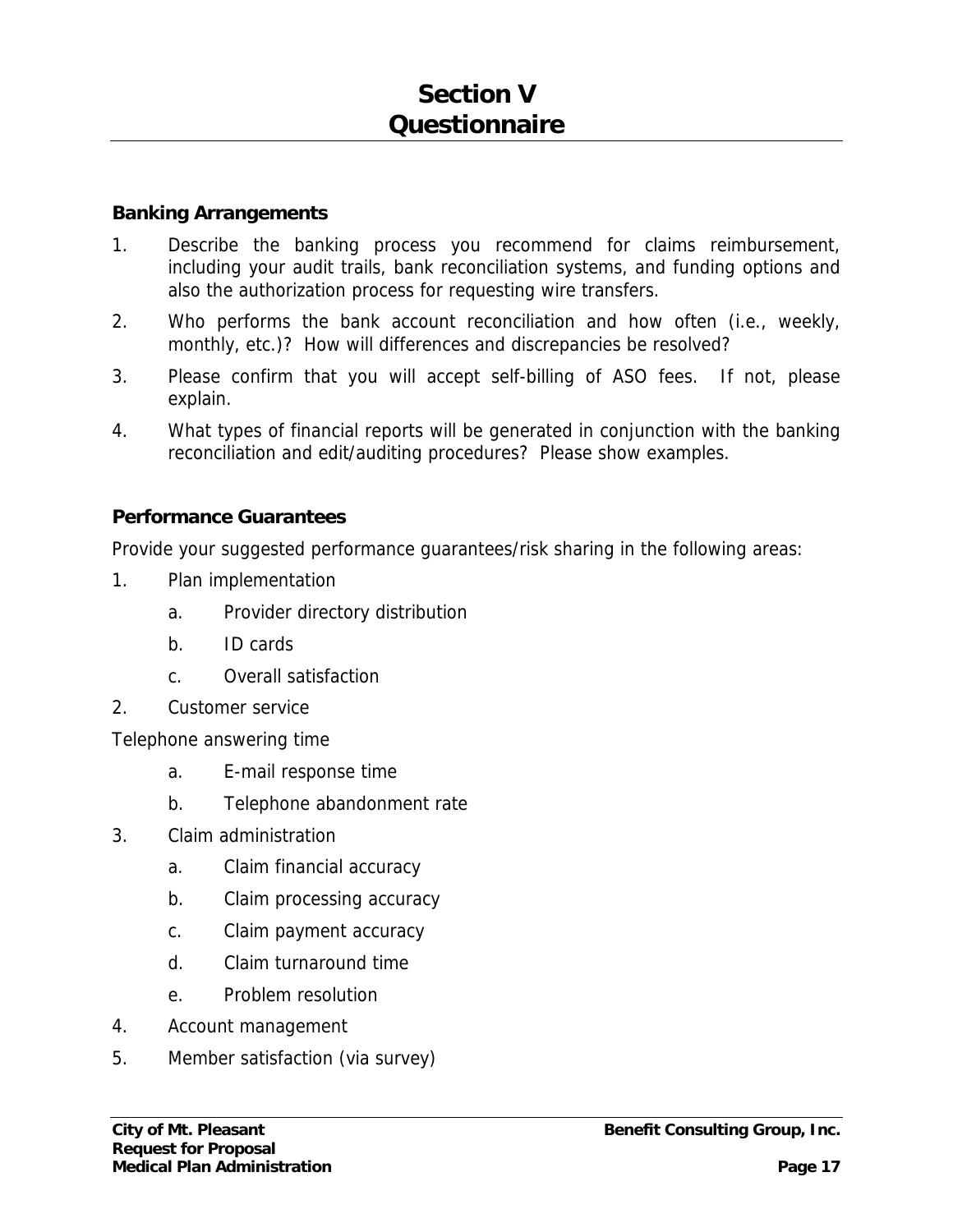In developing your fees, assume the following:

- A self-insured, ASO funding arrangement.
- All claims incurred on or after January 1, 2015, will be covered under this arrangement. The current administrators will be responsible for paying all claims incurred prior to January 1, 2015, under the current arrangements.
- Identify separately any "first year" implementation fees.
- A three-year contract period, with fees guaranteed a minimum of two years and, preferably three years.
- All charges and fees are to be quoted on a per employee, per month basis.
- Specifically identify any qualifications or contingencies on your proposed fee guarantees.
- No commissions should be included in your quote. If a financial or other arrangement exists between your organization and Benefit Consulting Group, Inc., the issuer of this proposal, please describe the arrangement, including the impact on rates for fees or any other type of remuneration.
- Future proposed fee changes must be provided no later than 90 days prior to a contract anniversary date.
- All medical claims will be paid directly to providers or employees by your organization. Your personnel will respond directly to inquiries from the City's HR representatives and/or employees as necessary.
- No actively-at-work and dependent non-confinement requirements will apply.
- Your organization will bear the cost and responsibility for securing claim history from the current administrator.
- Administrative fees should include the cost of all normal claim-processing services. Other services to be included in the fee are:
	- Utilization review and medical management services;
	- Administrative materials such as the contract, plan documents, and booklets;
	- Management, financial, and performance reports;
	- $-$  Toll-free telephone line for employees and HR staff;
	- Dedicated claim and service units;
	- An administrative manual that documents material pertinent to successful administration of the program; and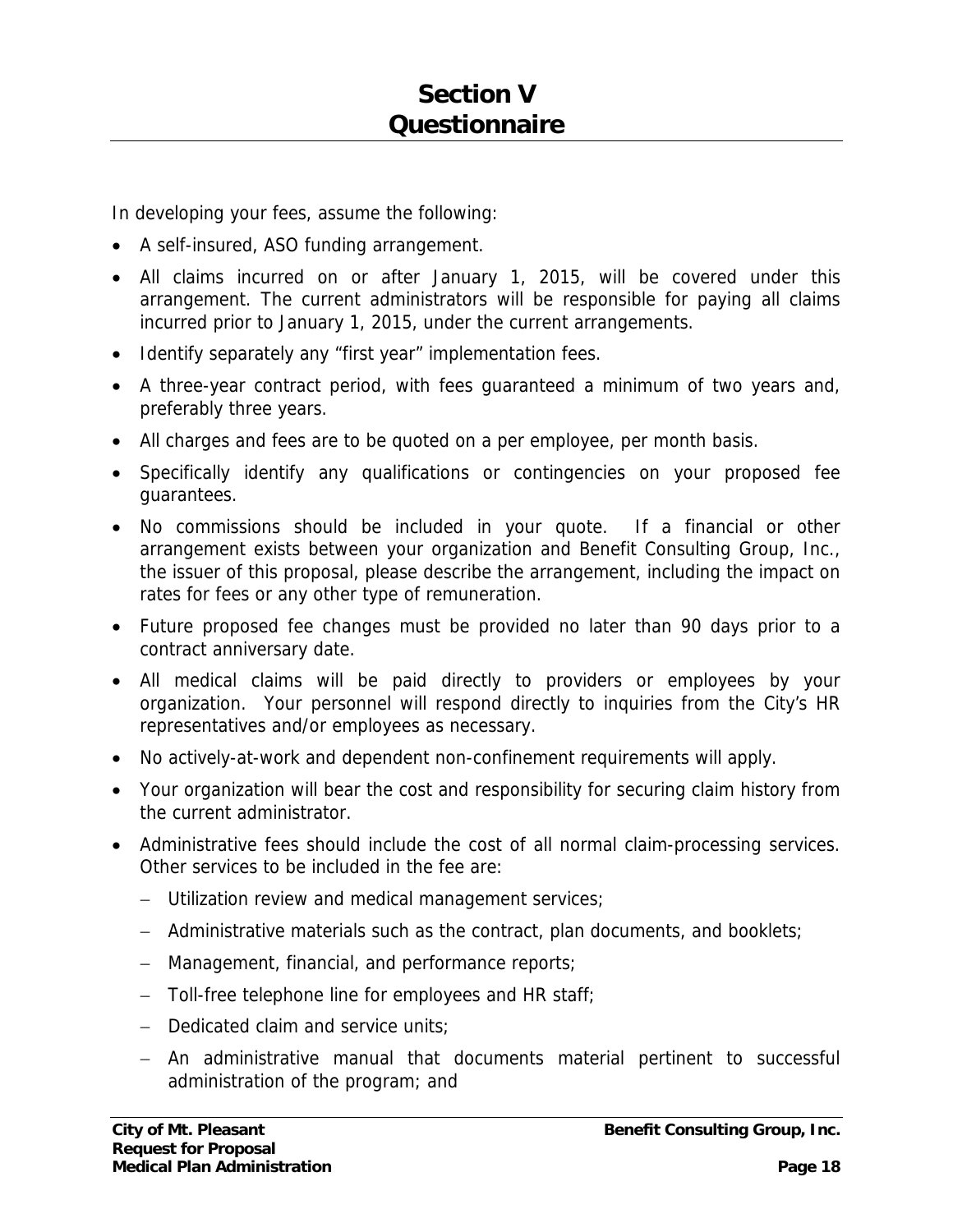- All other services needed to administer the program described in these specifications (including directories, ID cards, and out-of-network medical claim forms);
- At least 25 hours of ad hoc reporting each year; and
- Basic underwriting services on an annual basis.

The City reserves the following rights:

- Right to receive all claim data All claim records and supporting documentation are the property of and will be made available to the City as needed. The City has the right to determine which records or facts are needed and the carrier/administrator agrees to provide the information within a reasonable time frame at no additional cost.
- Future transition  $-$  In the event that the City subsequently transfers the program to another carrier/administrator, the vendor must agree to provide the successor carrier/administrator with claim history, prior eligibility data, and any other claim records deemed necessary by the City in a timely manner. The vendor must make every effort to cooperate with the successor and the City in order to facilitate the transition. Final accounting and settlement of claims and fees must be completed within 12 calendar months of termination.
- Right to audit  $-$  the City has the right to audit medical claim files, eligibility records, and/or financial accounting data. **The City will not be held responsible for costs incurred by the claims administrator in connection with these audits.**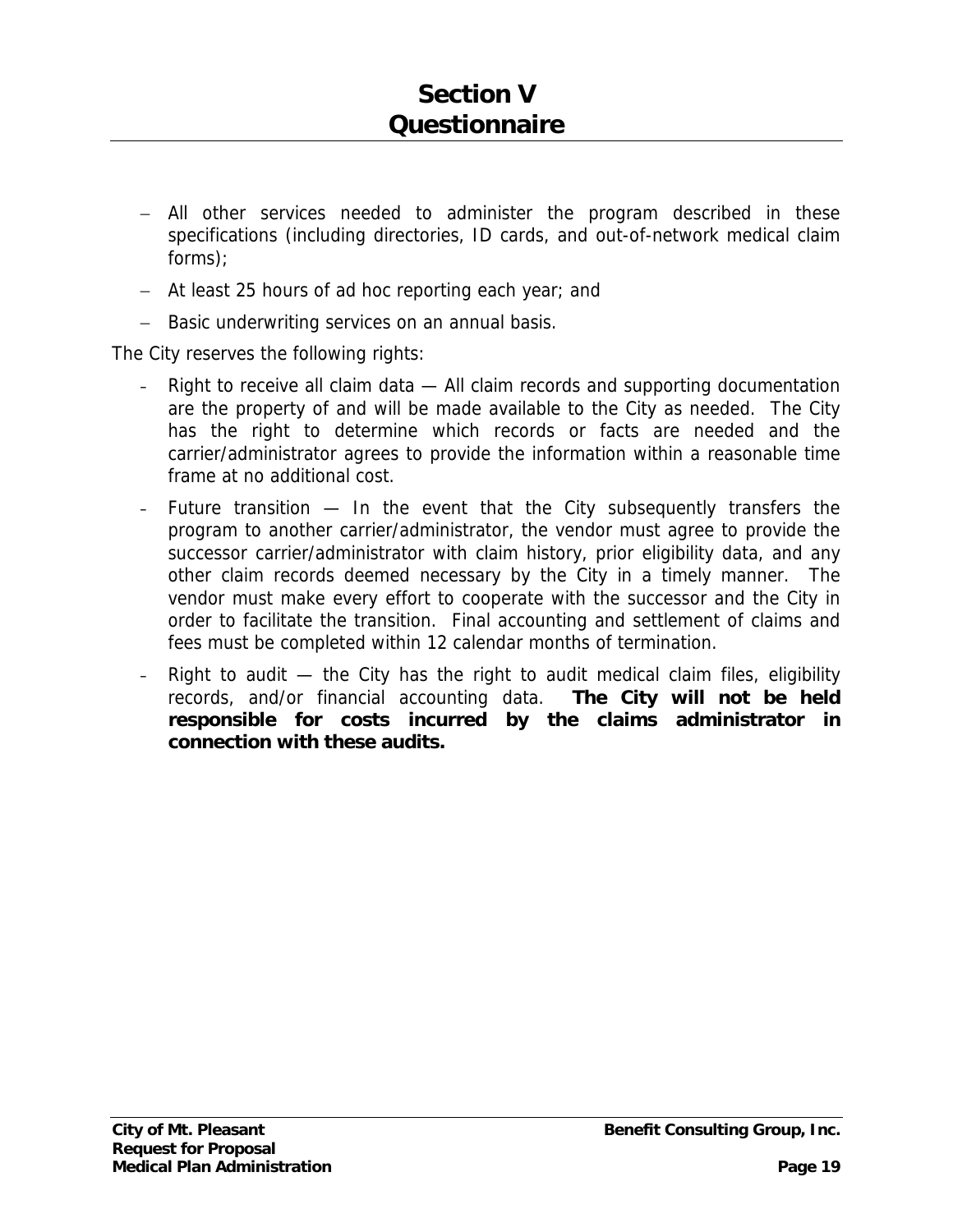#### **Other Services and Related Charges**

Provide fees for services listed along with any other fees not covered elsewhere in your proposal. Please indicate which services are included in the basic administrative fees quoted.

### **Fee Quotations (All Coverages)**

- If your organization has quoted an implementation fee, please outline the services that your fee is intended to cover.
- Please list any other miscellaneous administrative fees not yet reported.
- How are fees and reimbursement rates determined in subsequent years?
- Are there any other start-up fees not included in the exhibits?
- Please provide a sample of a monthly administrative services invoice and corresponding supporting documentation.

### **Stop-Loss Coverage**

Provide stop-loss quotations using the following assumptions and table:

- Quote individual, specific stop-loss at \$125,000, \$150,000, \$175,000 and \$200,000 attachment points.
- Contracts should be quoted on a 12-month incurred/paid in 12 months and a 12 month incurred/paid in 15 months basis.
- Specifically identify any qualifications or conditions on your rate guarantees. Rates should be guaranteed for two years, at a minimum.

Each plan year runs from January 1 to December 31.

### **Stop Loss Coverage is offered through independent carriers with ratings of A or above. Each carrier may have differing responses to each request below.**